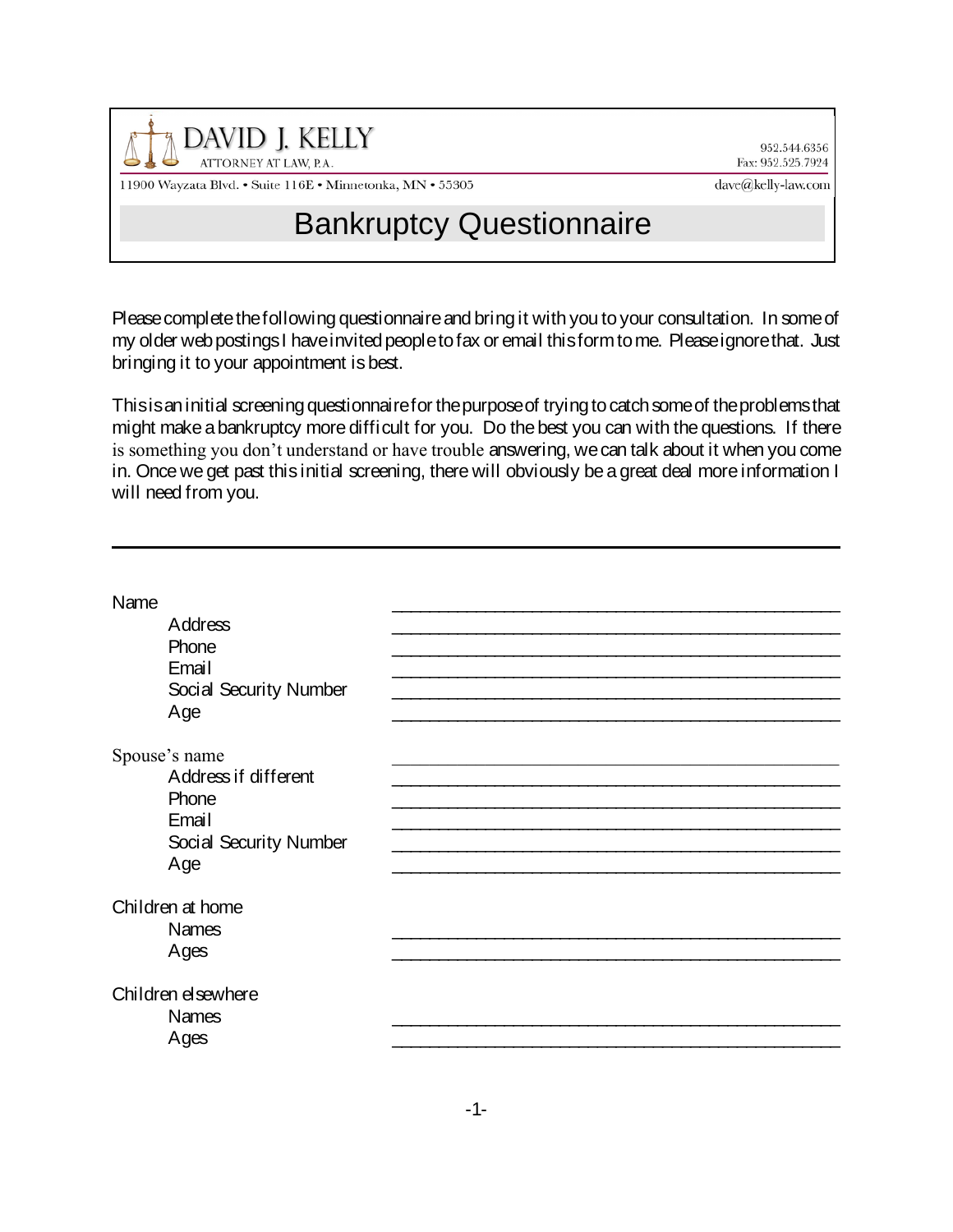| A mount you contribute per month                                     |
|----------------------------------------------------------------------|
|                                                                      |
| What percentage of your total debts are taxes and/or business debts? |
|                                                                      |

Please answer yes or no to the following:

| Question                                                                                                 |  | No |
|----------------------------------------------------------------------------------------------------------|--|----|
| Have you paid any family member on a debt you owe them in the past year?                                 |  |    |
| Do you have possession or title to any real or personal property that really<br>belongs to someone else? |  |    |
| Have you sold any assets in the past three years?                                                        |  |    |
| Have you transferred, retitled, donated or given away anything of value in the<br>past three years?      |  |    |
| Have you paid any one unsecured creditor over \$600 in the past 90 days?                                 |  |    |
| Is any creditor garnishing your wages now?                                                               |  |    |
| Has any taxing authority given you notice they will levy on your assets?                                 |  |    |
| Do you owe any back income, property or employment taxes?                                                |  |    |
| Have you filed all of your tax returns?                                                                  |  |    |
| Have you been served with any lawsuit or arbitration proceeding in the past<br>three years?              |  |    |
| Are there any lawsuits now pending?                                                                      |  |    |
| Is anyone threatening to sue you                                                                         |  |    |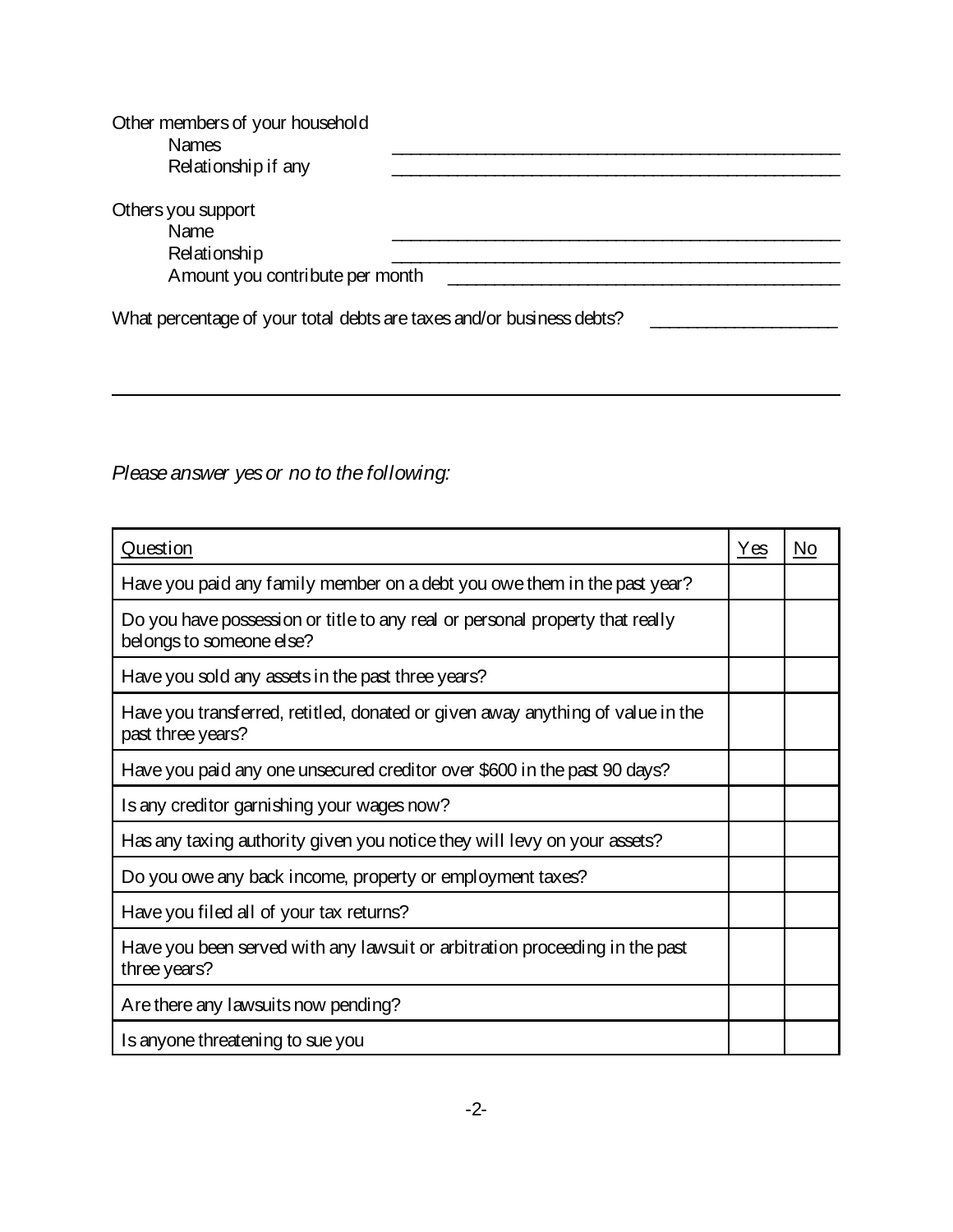| Has your house, car or other asset been foreclosed or repossessed in the past<br>year?                            |  |  |
|-------------------------------------------------------------------------------------------------------------------|--|--|
| Have you voluntarily returned a car or other large purchase in the past two<br>years?                             |  |  |
| Are you behind on car or house payments?                                                                          |  |  |
| Have you made any large purchases in the past 90 days?                                                            |  |  |
| Taken any cash advances or payday Ioans in the past 90 days?                                                      |  |  |
| Have you made any balance transfers between credit cards in the past 6<br>months?                                 |  |  |
| Have you participated in a debt consolidation, debt management or debt<br>elimination program in the past year?   |  |  |
| Are you separated from your spouse or considering separation?                                                     |  |  |
| Have you been a party to a divorce in the past four years?                                                        |  |  |
| Have you been in business for yourself in the past six years?                                                     |  |  |
| Have you been an officer or partner in a business in the past six years.                                          |  |  |
| Has anyone died and left you an inheritance that you have not received yet?                                       |  |  |
| Do you owe any money on account of a marital settlement agreement or<br>divorce decree?                           |  |  |
| Do you pay child or spousal support?                                                                              |  |  |
| Is any support past due?                                                                                          |  |  |
| Are you entitled to a tax refund that you haven't received?                                                       |  |  |
| Are you suing anyone?                                                                                             |  |  |
| Do you have a claim against anyone for an accident, injury, debt or<br>employment claim that you might sue later? |  |  |
| Have you lived outside Minnesota in the past two years?                                                           |  |  |
| Does anyone else contribute to the expenses of your household?                                                    |  |  |
| Do you expect significant changes in your household income in the next six<br>months?                             |  |  |
| Have you filed bankruptcy in the past eight years?                                                                |  |  |